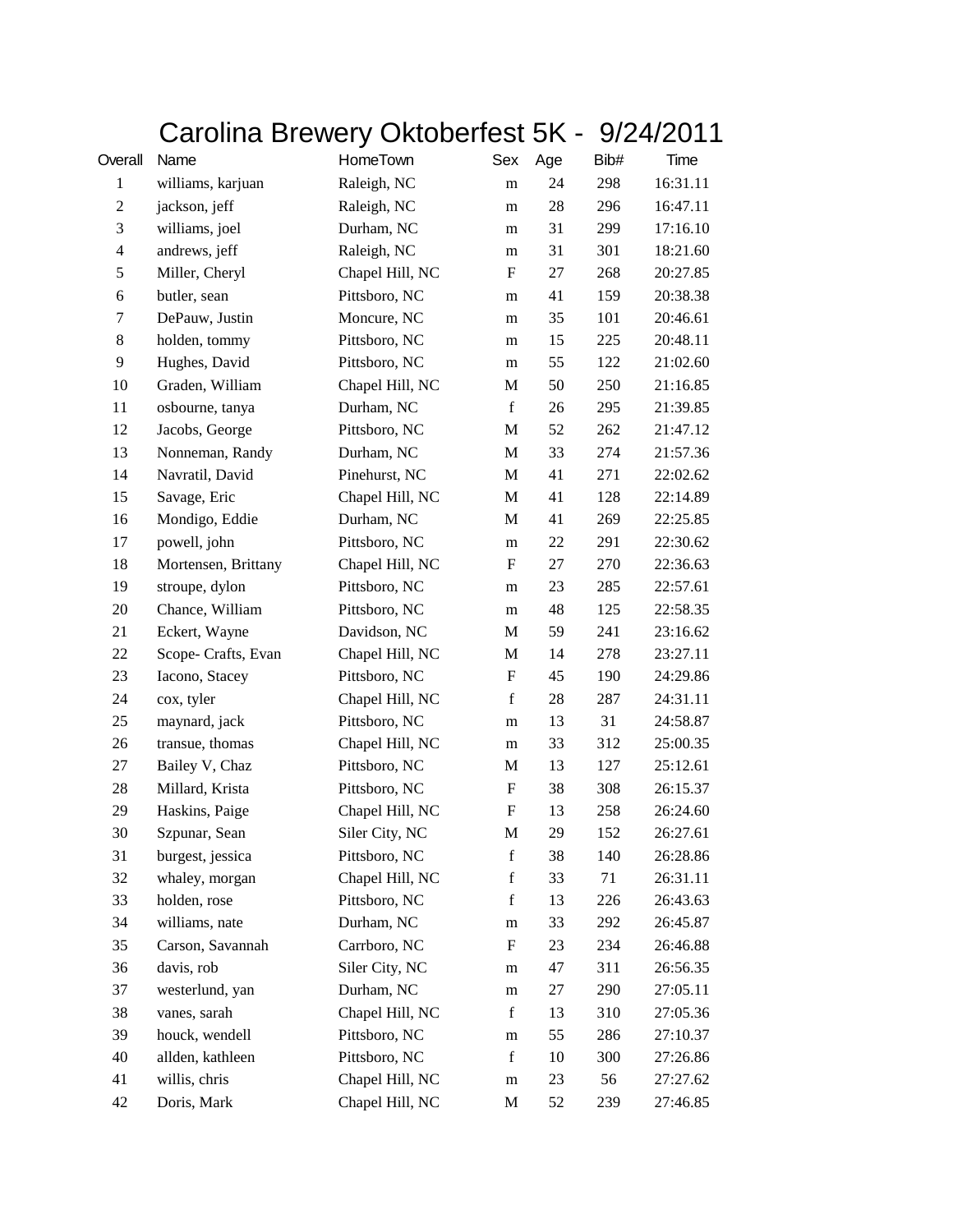| 43 | Vanderford, Teresa  | Chapel Hill, NC   | $\boldsymbol{\mathrm{F}}$ | 51 | $\overline{4}$ | 27:48.11 |
|----|---------------------|-------------------|---------------------------|----|----------------|----------|
| 44 | Isaak, Rob          | Chapel Hill, NC   | M                         | 30 | 261            | 28:06.36 |
| 45 | watterson, carolyn  | Pittsboro, NC     | $\mathbf f$               | 44 | 176            | 28:24.37 |
| 46 | Daniels, John       | Carrboro, NC      | M                         | 32 | 237            | 29:11.37 |
| 47 | Martinelli, Sean    | Pittsboro, NC     | $\mathbf M$               | 40 | 266            | 29:21.10 |
| 48 | Baker, Gail         | Raleigh, NC       | $\boldsymbol{\mathrm{F}}$ | 37 | 229            | 29:23.11 |
| 49 | Finnamore, Michelle | CARY, NC          | F                         | 38 | 243            | 29:23.13 |
| 50 | Winkler, Peter      | Chapel Hill, NC   | m                         | 37 | 160            | 29:25.11 |
| 51 | griffith, robin     | Pittsboro, NC     | $\boldsymbol{\mathrm{F}}$ | 28 | 251            | 29:43.85 |
| 52 | holden, nancy       | Pittsboro, NC     | $\mathbf f$               | 52 | 227            | 30:36.11 |
| 53 | whaley, john        | Chapel Hill, NC   | ${\bf m}$                 | 34 | 67             | 30:45.11 |
| 54 | davison, dawn       | Fuquay-Varina, NC | $\mathbf f$               | 35 | 314            | 30:49.12 |
| 55 | Rotenberry, Mark    | Chapel Hill, NC   | M                         | 52 | 302            | 30:57.14 |
| 56 | Peterson, Stephanie | Pittsboro, NC     | $\boldsymbol{\mathrm{F}}$ | 29 | 284            | 31:06.35 |
| 57 | hazard, joy         | Chapel Hill, NC   | $\mathbf f$               | 33 | 184            | 31:07.35 |
| 58 | trantham, laurel    | Durham, NC        | $\mathbf f$               | 30 | 307            | 31:10.87 |
| 59 | MacMillan, Leah     | Pittsboro, NC     | $\boldsymbol{\mathrm{F}}$ | 38 | 131            | 31:11.12 |
| 60 | Birken, Sarah       | Pittsboro, NC     | $\mathbf f$               | 30 | 123            | 31:14.10 |
| 61 | avis, helen         | Pittsboro, NC     | $\mathbf f$               | 32 | 39             | 31:14.11 |
| 62 | Inglis, Caron       | Chapel Hill, NC   | F                         | 34 | 260            | 33:06.86 |
| 63 | Goldberg, Phoebe    | Carrboro, NC      | $\boldsymbol{\mathrm{F}}$ | 23 | 248            | 33:06.87 |
| 64 | Furze, Roman        | Pittsboro, NC     | M                         | 10 | 247            | 33:22.60 |
| 65 | Furze, Matt         | Pittsboro, NC     | $\mathbf M$               | 37 | 246            | 33:22.61 |
| 66 | cornoyer, jon       | Raleigh, NC       | m                         | 55 | 305            | 33:53.10 |
| 67 | stauffer, lisa      | Carrboro, NC      | $\mathbf f$               | 46 | 303            | 34:12.12 |
| 68 | Lockhart, Jennifer  | Chapel Hill, NC   | $\boldsymbol{\mathrm{F}}$ | 49 | 264            | 34:14.12 |
| 69 | Dawson, Kim         | Carrboro, NC      | F                         | 53 | 238            | 34:25.36 |
| 70 | hamilton, kiler     | Pittsboro, NC     | M                         | 24 | 255            | 35:58.63 |
| 71 | Hackney, Loretta    | Chapel Hill, NC   | ${\bf F}$                 | 42 | 252            | 36:12.60 |
| 72 | Freeman, Anna       | Carrboro, NC      | F                         | 29 | 245            | 36:47.14 |
| 73 | Sisk, Susan         | Chapel Hill, NC   | $\boldsymbol{\mathrm{F}}$ | 49 | 279            | 36:52.35 |
| 74 | Haskins, Forrest    | Chapel Hill, NC   | M                         | 54 | 257            | 36:58.35 |
| 75 | Neagle, Pat         | Carrboro, NC      | $\boldsymbol{\mathrm{F}}$ | 50 | 273            | 37:07.88 |
| 76 | Neagle, Kristen     | Carrboro, NC      | F                         | 19 | 272            | 37:07.88 |
| 77 | Pass, Kristen       | Chapel Hill, NC   | F                         | 42 | 275            | 37:14.13 |
| 78 | van R Dey, kinsley  | Unknown, NA       | m                         | 54 | 313            | 38:21.85 |
| 79 | Scope, Sue          | Chapel Hill, NC   | F                         | 56 | 277            | 38:22.87 |
| 80 | Bolas, Debbie       | Chapel Hill, NC   | F                         | 61 | 231            | 38:46.60 |
| 81 | Lyons, Jessica      | Carrboro, NC      | F                         | 29 | 265            | 38:56.12 |
| 82 | Fouts, Elizabeth    | Chapel Hill, NC   | F                         | 39 | 244            | 38:57.86 |
| 83 | Bowman, Kathie      | Apex, NC          | F                         | 60 | 297            | 40:01.38 |
| 84 | Ellis, Angela       | Chapel Hill, NC   | F                         | 47 | 242            | 40:10.88 |
| 85 | Brimfield, Anna     | Chapel Hill, NC   | $\boldsymbol{\mathrm{F}}$ | 39 | 232            | 40:37.85 |
| 86 | Anderson, Amy       | Carrboro, NC      | F                         | 48 | 228            | 40:45.12 |